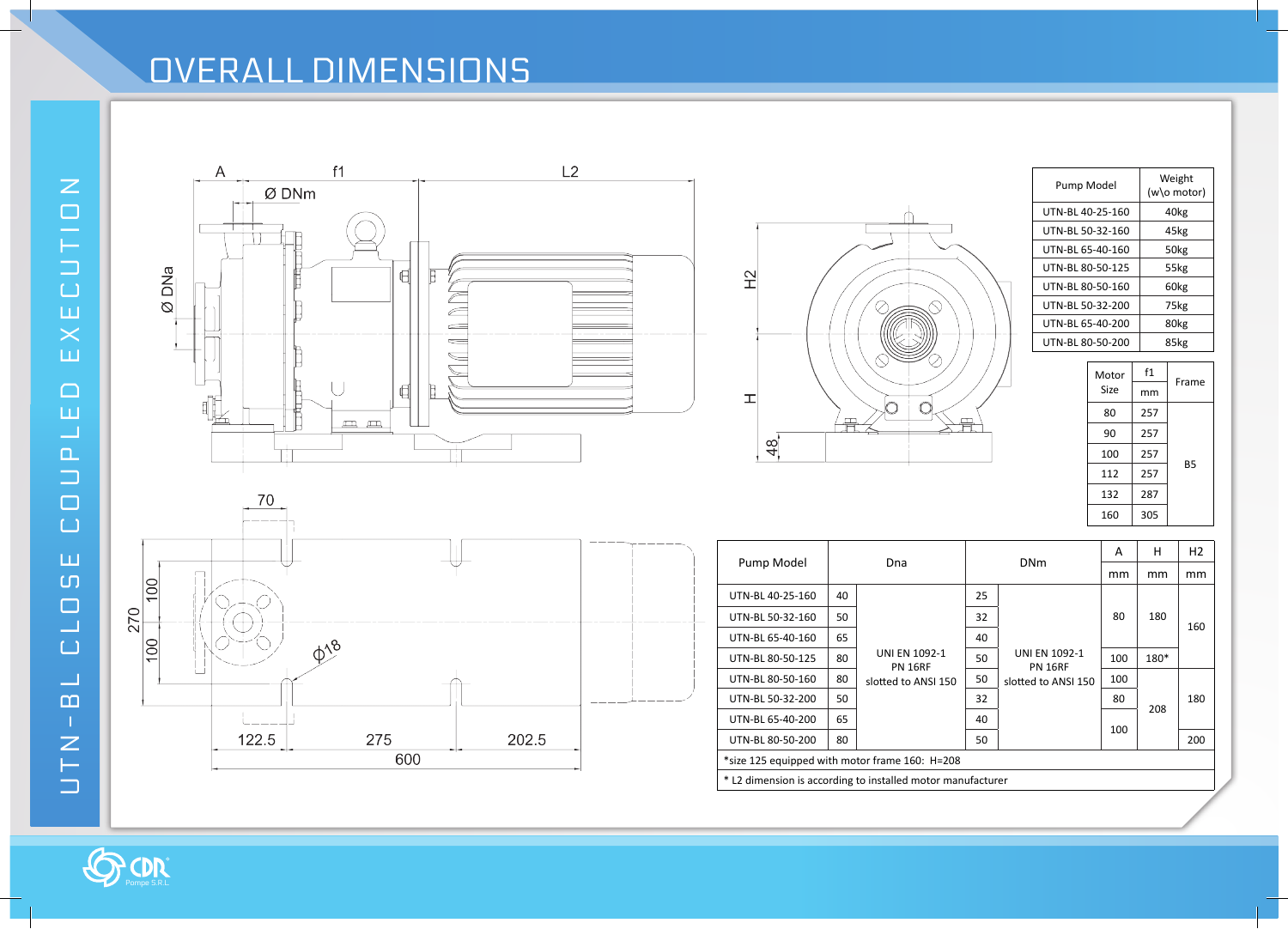## OVERALL DIMENSIONS



100

160

180

240 190

slotted to ANSI 150

UTN-L 80-50-200 80  $\begin{vmatrix} 50 \\ 212 \end{vmatrix}$  50  $\begin{vmatrix} 100 \\ 200 \end{vmatrix}$  265 212

 $UTN-L 50-32-200$  50 32 32

 $UTN-L 65-40-200$  65

\* L4 dimension is according to installed motor manufacturer

**XECUTION** UTN-L LONG COUPLED EXECUTIONய  $\Box$ ш  $\overline{\phantom{0}}$  $\Box$  $\Box$  $\Box$  $\Box$  $\Box$  $\overline{z}$  $\Box$  $\Box$  $\Box$  $U T N -$ 

www.cdrpompe.it

 $UTN-L 65-40-200$  80kg

UTN-L 80-50-200 | 85kg